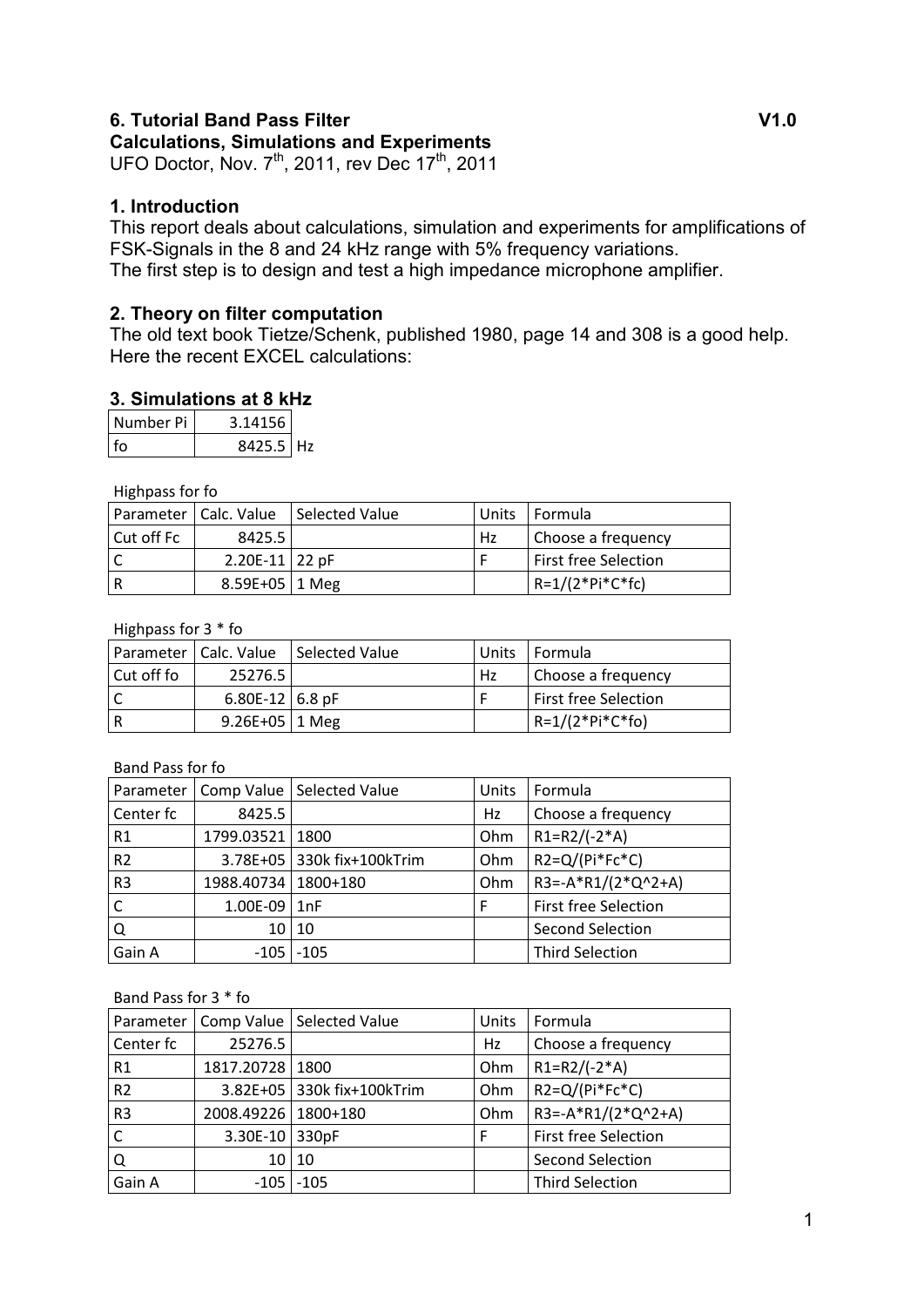

Fig. 1. Band pass with ideal OPAMP: ok, Gain about 70



Fig. 2. Band pass with the real low cost OPAMP LM358: quite ok! The center frequency is a little bit too low, at about 7.6kHz and the gain is about 70